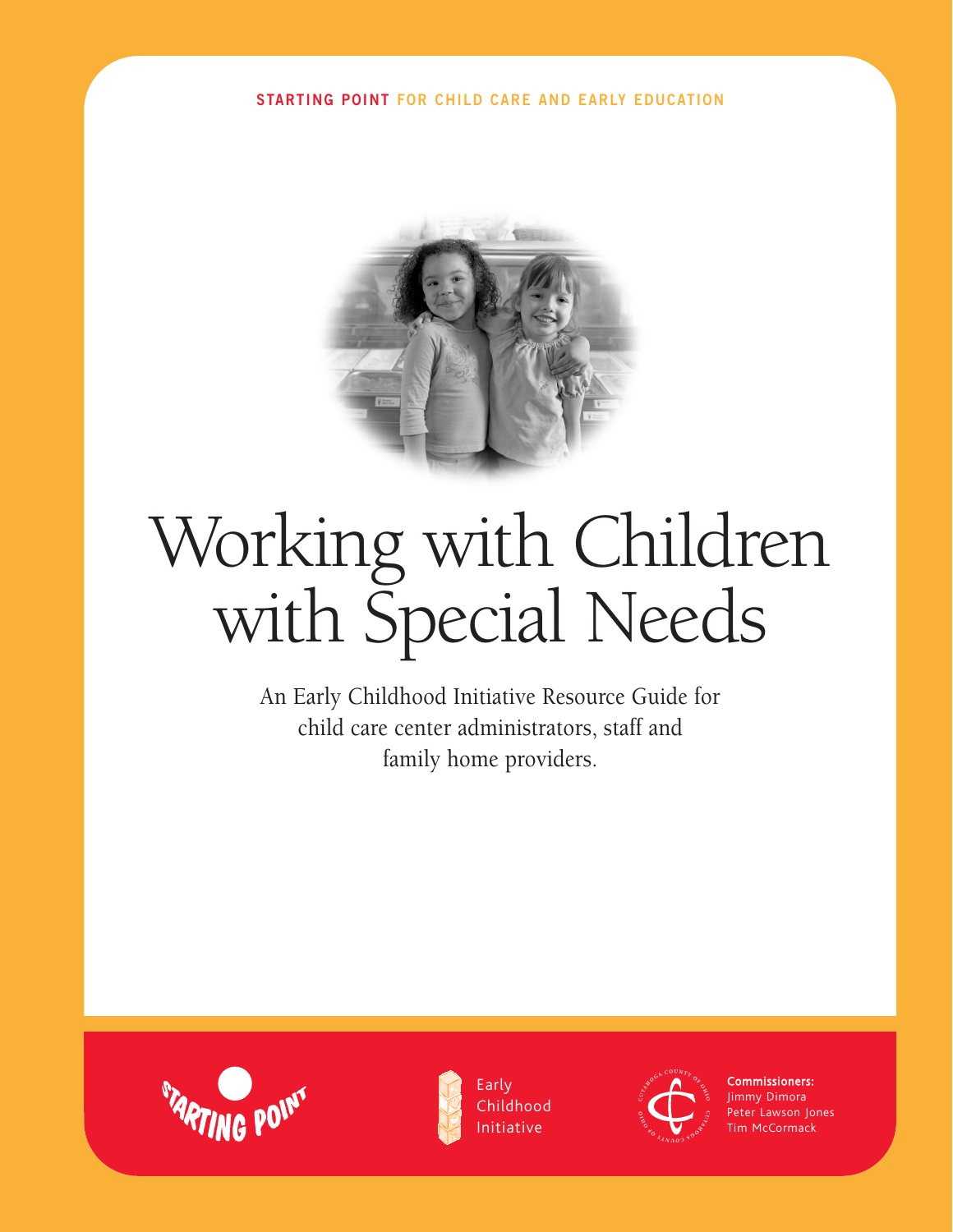# a news of the W solution for special needs child care

The passage of the Americans with Disabilities Act in 1990 ensured that children and adults with disabilities are entitled to the same rights and privileges others enjoy... including equal access to community-based child care.

**10 percent** of our young children have medical, physical, developmental or emotional disabilities. Or a combination. With the advent of welfare reform, the number of these children in need of child care has escalated.

Because of this, parents are finding it difficult to locate centers or homes willing to take in special needs children. Child care providers, in turn, often feel they don't have adequate time, facilities or training to deal with children with unfamiliar disabilities or problems.

#### Now there is help for parents and providers alike...

a comprehensive new Special Needs Child Care Program, developed as part of the Cuyahoga County Early Childhood Initiative and coordinated by Starting Point, the area's child care resource and referral agency. This program has a three-fold purpose:

to support families in their efforts to locate services for kids with disabilities, medical and behavior problems;

2 to help child care providers and programs creatively adapt routines and activities so special needs children can participate; and

3 to enhance the quality of services for all children in Cuyahoga County.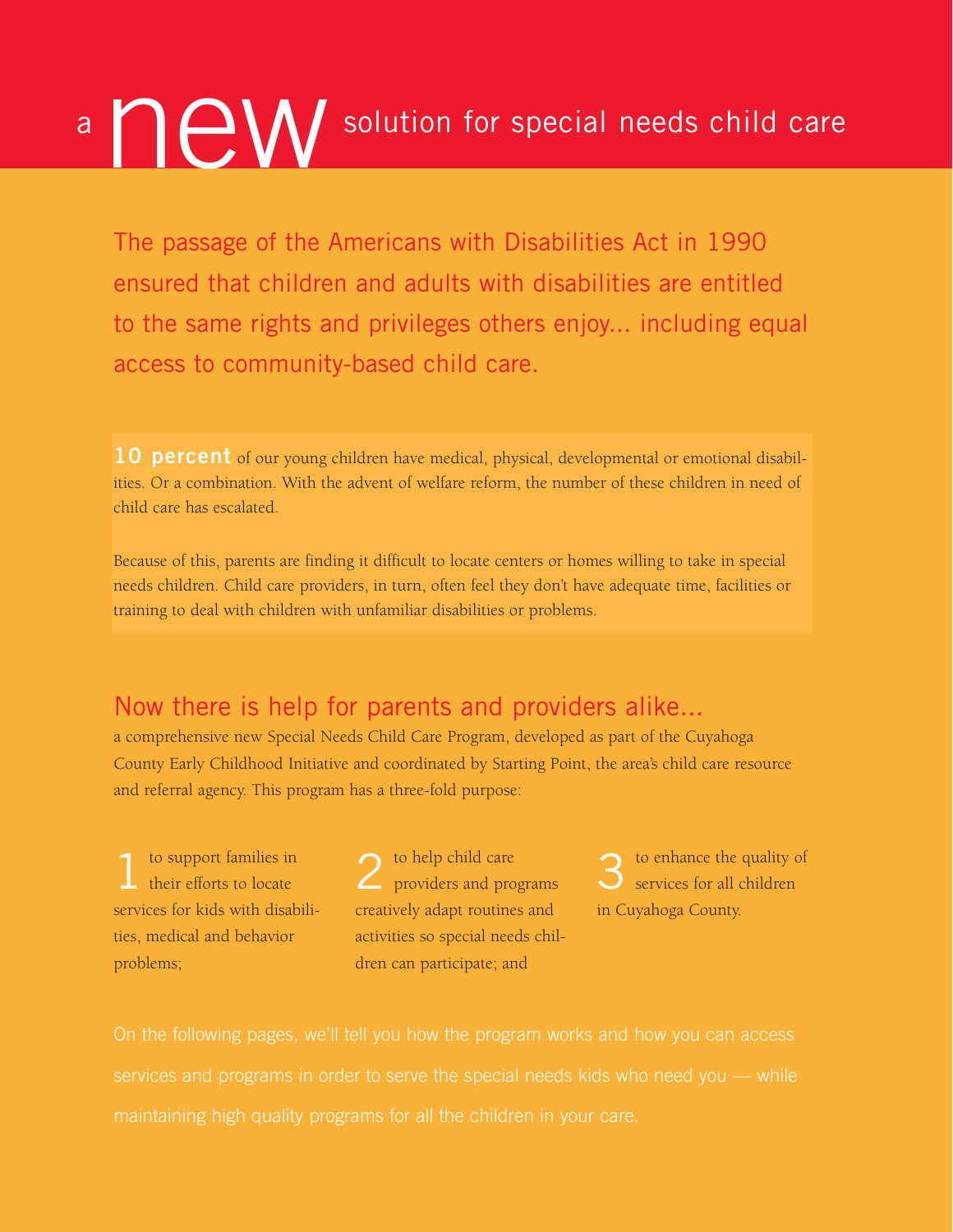*Tanisha was born prematurely. She was very fragile and had to be fed through a tube. Her Mom, who needed to work, was at her wit's end looking for child care. Family home provider, Diane, wanted to take her in, but she was scared she might do something that would hurt the tiny child...*

#### How We Help You Care for Special Needs Children

**The Special Needs Child Care Program is centered on the belief that each and every child is a distinct individual with special strengths and needs; that kids with and without disabilities, health or emotional problems can participate in the same routines and experiences; and that they all can be enriched in the process.**

Caring for a child with special needs can be exceptionally rewarding — and it can be challenging, too. The Special Needs Child Care Program pulls together a wealth of community resources to help you, as child care professionals, deal with the challenges and reap the rewards of helping these youngsters achieve their potential. You'll have access to a comprehensive social service system for special needs kids that offers:

• telephone, electronic and on-site consultation and assistance from top area agencies in the health, disability and behavioral fields;

• special training, information and materials to help you (1) integrate special needs kids into your classroom, (2) alter your facilities and make creative modifications to routines and activities, and (3) access resources for special needs requirements;

- loans of special equipment and adaptive toys; and
- lending libraries of helpful videotapes and books.

Our agencies will be with you every step of the way. You'll be surprised The program's ultimate goal is to give you the tools to make this a more rewarding and less daunting experience for you and the children you serve, whether they have special needs or not. The special needs child care experience can be a very enriching one for all.

## 1-800-880-0971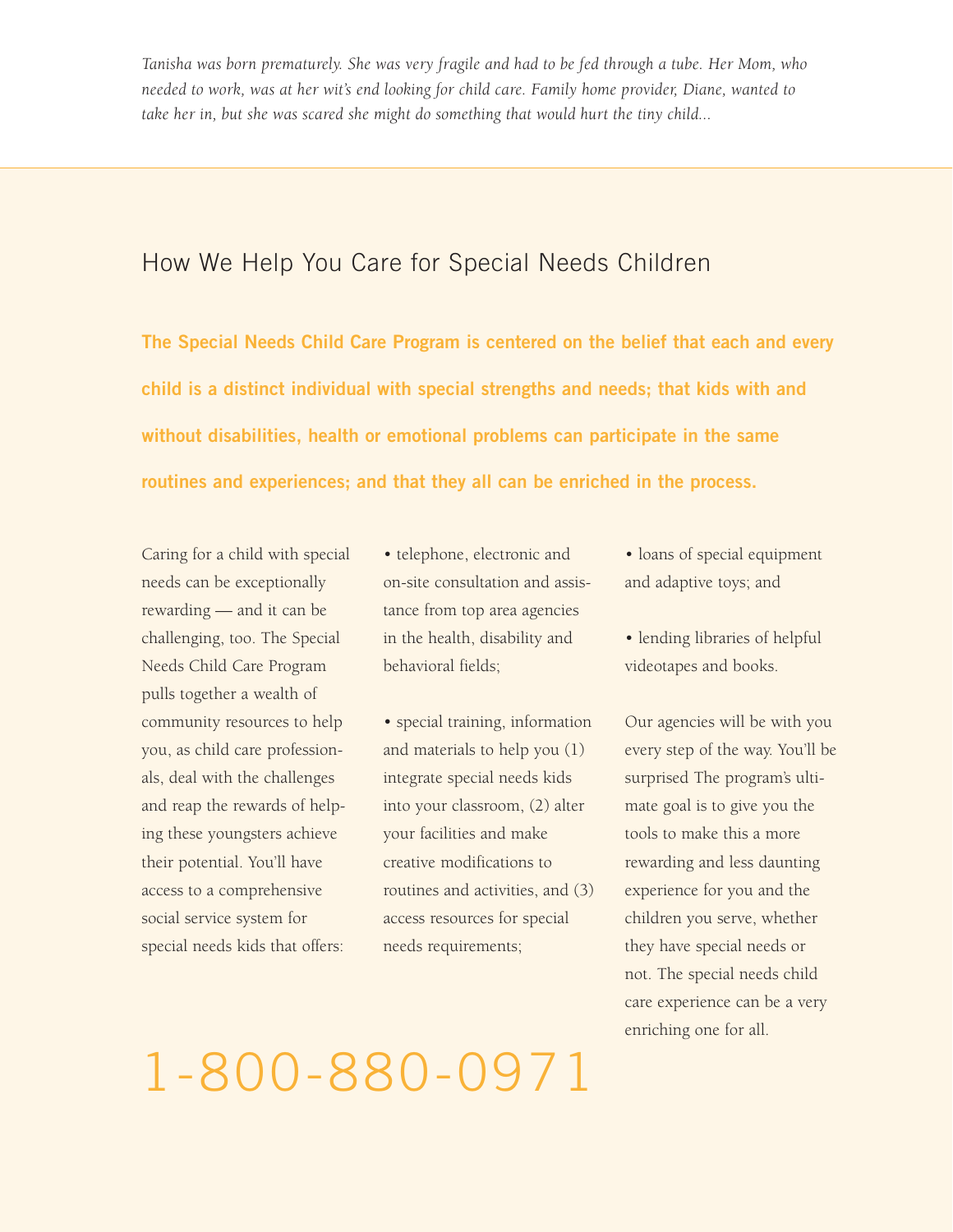# team the  $\Box$   $\Box$   $\Box$  or special needs child care

These agencies can steer you to services, give you specialized training, show you how to adapt activities and facilities and access the resources you need to serve special needs kids. All are available free of charge.

### For information, referrals, training

Starting Point for Child Care and Early Education • 216.575.0061

As the child care resource and referral agency for Cuyahoga, Ashtabula, Geauga and Lake counties, Starting Point is an invaluable resource for child care professionals, parents and the communityat-large.

This agency addresses the vast spectrum of child care issues, develops and coordinates programs and offers a wide array of services to:

• link families with child care centers, homes and services;

• increase the number of quality child care centers and family child care homes to meet emerging needs;

- improve the quality of care;
- stimulate early education alternatives;
- advocate for children, families and professionals in the child care arena; and
- educate consumers, professionals, employers and the community-at-large on child care issues.

For child care professionals needing help for a youngster with special needs, Starting Point is a logical first step. As coordinator of this extensive special needs project, Starting Point has pulled together an impressive array of services to support and assist child care centers and homes. In addition, child care professionals can call Starting Point to:

- locate families with special needs children who need care;
- obtain information about special needs services, training, equipment loans, lending libraries and funding available for special needs child care; and
- access services for children with health, medical, emotional needs; developmental delays or physical disabilities.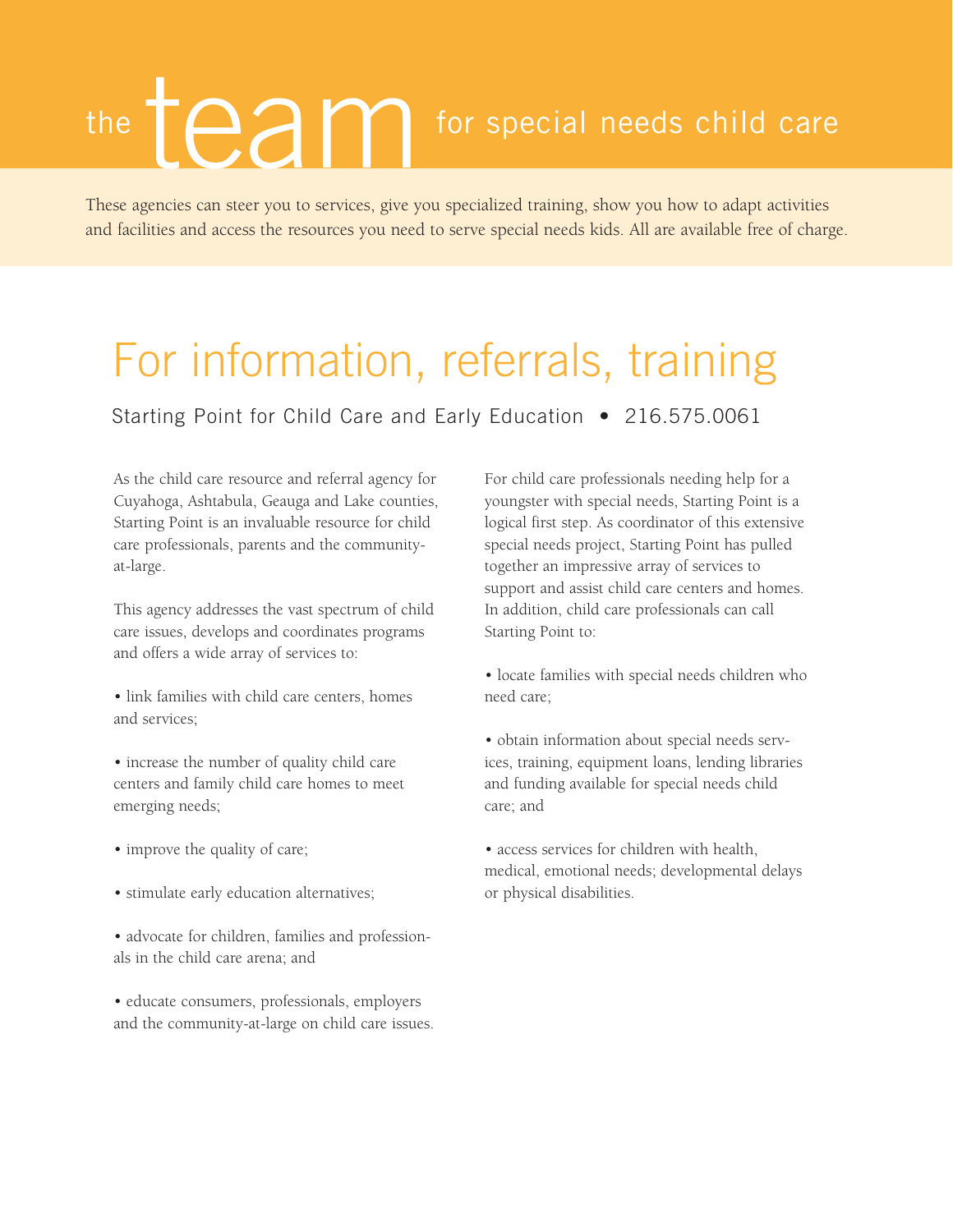Kenny had already been expelled from three child care centers for violent behavior when Jewel *reluctantly took him into her center. Right away he began hitting the other children. Now, he was throwing chairs. Nothing she did seemed to work. Was there anything to do besides expel him again?*

### For developmental screening, early intervention, and coordination of services

Starting Point • 216.575.0061 • Help Me Grow of Cuyahoga County

Starting Point, Help Me Grow of Cuyahoga County and the Early Childhood Initiative work together to identify youngsters in child care settings who need specialized services and to link child care professionals and families to needed services.

Starting Point:

• provides technical assistance and training to child care professionals and families regarding children in child care who have special needs, such as developmental disabilities, health conditions, physical and behavioral concerns;

• consults with families and caregivers on developmental issues, parenting, health care and other community resources.

Help Me Grow of Cuyahoga County:

• conducts developmental screenings of young children, using the Ages and Stages Questionnaire—a helpful tool that assesses a child's skills at specific age levels, monitors their development and is useful in discovering areas of concern in communication, motor skills, problem-solving, personal and social skills for children up to 4 years of age;

• determines eligibility for ongoing specialized services to help children from birth to three years of age with problems caused by premature birth, health issues or concerns about their progress in seeing, hearing, talking, thinking, playing or moving;

• links families to ongoing service coordination and family support;

• facilitates the development of individualized family service plans (IFSP) for the care of children with special needs;

• provides training to child care staff on using the Ages and Stages Questionnaire, the Help Me Grow system and child development information.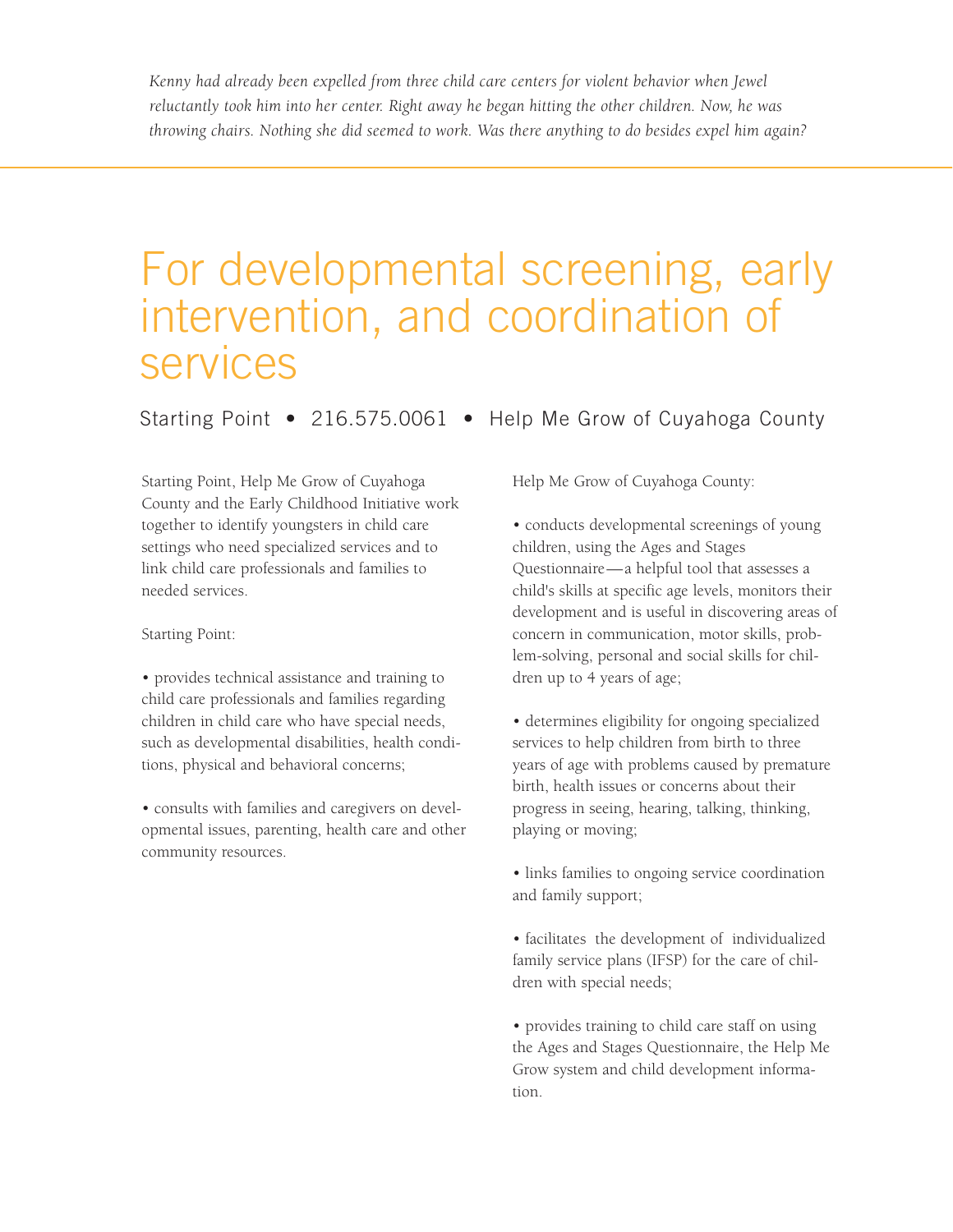#### Other special needs team members

Retardation and Developmental Disabilities (MRDD) • 216.736.2681

tunities to children and adults

### For health and medical needs

#### Cuyahoga County Board of Health, Division of Nursing • 216.443.5660

If your child care center or home cares for a medically fragile child–such as a premature baby needing a feeding tube or a child with diabetes, asthma, seizures, congenital heart condition, kidney disease or other health condition–a nurse from the Cuyahoga County Board of Health, Division of Nursing, are available at no cost.

They offer whatever on-site help is needed for providers to feel secure in caring for special needs children. They will:

• identify children with special health needs, conduct health screenings and help you access other appropriate health services;

• consult, train and supervise staff with respect to specific diseases, medical conditions, nutrition and feeding issues; medication and side effects, medical emergencies, injuries, post surgery problems, medical documentation and liability, etc.;

• develop individualized health care services plans, provide ongoing follow-up, monitoring, health assessments and modifications and nutrition assessments;

• coordinate services by a Public Health Nurse who makes certain that families, doctors and child care professionals work together for the child's benefit;

• furnish equipment rentals, including items like apnea monitors, inhalers, etc.

• offer a lending library of educational materials–books, videotapes, articles, leaflets on health and nutrition; and

• conduct in-service workshops on general health topics like Sudden Infant Death Syndrome (SIDS), asthma, seizure disorders, etc*.*

If there is a child in your center or family child care home with special health care needs, it is important to take advantage of this program to ensure the child's health as well as to understand your responsibilities from a legal perspective.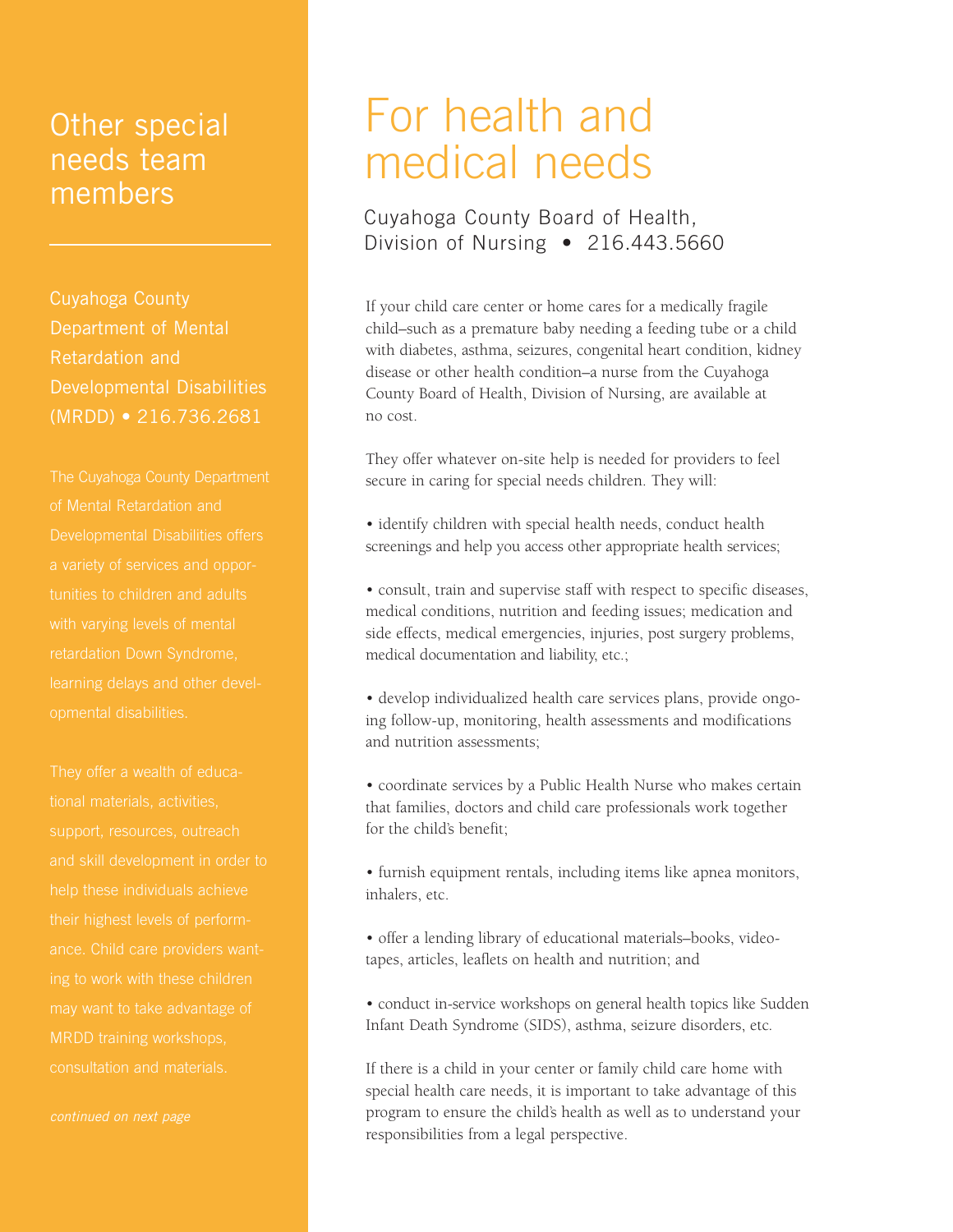*Tracy was born with cerebral palsy and was expected to spend her young life in a wheelchair. Gloria wanted to care for her in her child care center, but she wasn't sure how she could manage. Building alterations, special equipment and activities would be needed. Was there anyone who could help?*

### For children with disabilities

#### Achievement Centers of Cleveland • 216.795.7100 Technical Assistance Program (TAP)

The TAP Program of The Achievement Centers for Children was a pioneer in mainstreaming children with disabilities — children who are hearing impaired, have vision problems, developmental delays, orthopedic disabilities, autism, asthma, down syndrome, etc. — into community child care settings. Serving children from birth to age twelve since 1980, TAP's philosophy is that "children are more alike than different."

Part of the Cuyahoga County Early Childhood Initiative, TAP works with other community programs to advocate for children with special needs and offers a wealth of services to families and child care professionals so children with disabilities will succeed in the least restrictive environments.

The process starts when a parent calls TAP for assistance. A Resource Teacher meets with them, learns about the child, the family and its child care needs; then. observes the child in a classroom, therapy or community setting and contacts community child care centers, preschools and child care homes to discuss possible placement. Parents are offered several options and invited to visit the centers or homes before making their choice.

After a center or home is chosen, the Resource Teacher turns attention to helping its child care professionals adapt the center or home to the special needs of the child being placed, observing the child in the center or home and offering:

• information on the child's disability and specific needs;

- pre-placement training;
- consultation on adapting programs, space and equipment to meet the child's needs;
- answers to questions and concerns of child care professionals, other children and their parents;
- help explaining the child's disability to other children in the center or home;
- referrals to additional community services as needed;
- loans of adaptive equipment and toys for the special needs child;
- loans of children's books to help all the children learn about disabilities;
- handouts on activities all the children can enjoy together.

#### or call 1-800-880-0971 for Starting Point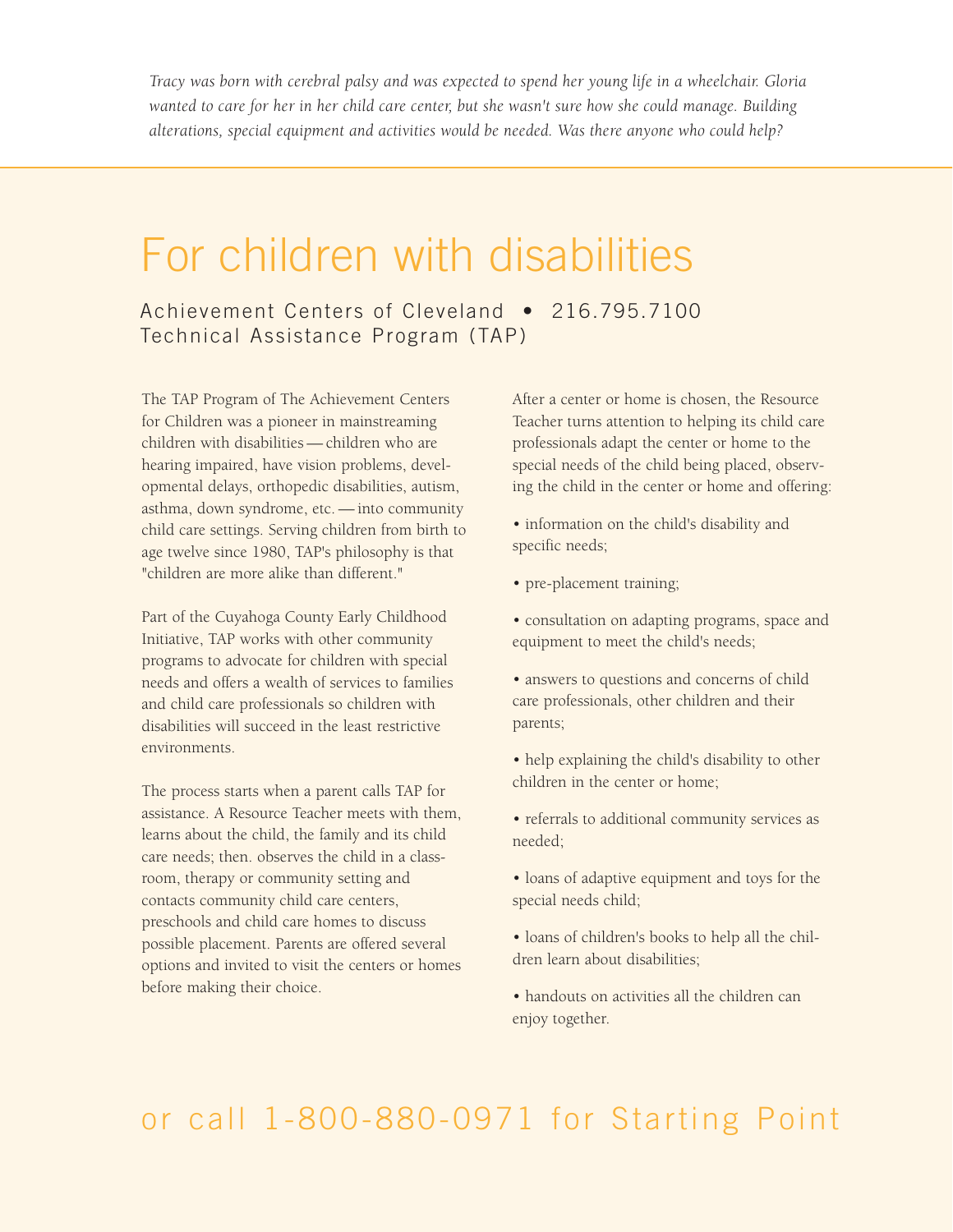#### OTHER SPECIAL NEEDS TEAM MEMBERS, CONT.

#### Cuyahoga Cty Community Mental Health Board 216.241.3400

#### Cuyahoga Special Education Service Center (CSESC) Special Needs Public Preschool • 440.885.2685

### For mental health and behavioral problems

#### Positive Education Program (PEP) Day Care Plus 216.361.7129

The PEP Day Care Plus program was established in 1997 as an early intervention program to maintain children with difficult emotional and behavioral problems in child care centers by offering a high level of integrated mental health, educational and support services to the centers. The goals of this program are to

- Improve the social, behavioral and emotional functioning of at-risk children in child care;
- Increase the competencies of parents, caregivers of at-risk children in child care;
- Increase the competencies of childcare staff;

At-risk behavior can include children who are hitting, biting, destroying property, withdrawn, endangering others, who have witnessed violence or experienced other emotional trauma. The program is a collaboration of PEP, the Cuyahoga County Community Mental Health Board and Starting Point.

Using an approach grounded in trust, competence, self-control and positive reinforcement, Day Care Plus staff look at the child's whole world–parents, siblings, child care staff–and work intensively with all to achieve constructive results. Day Care Plus offers the community:

• INTENSIVE SERVICES. Centers are chosen by an advisory/research committee. They receive Day Care Plus services on an on-going basis for an extended period of time.

• RESPONSE SERVICES. Consultants are available to help centers and certified family child care homes for limited periods of time. The specific degree of help given depends on the intensity of the problem.

• Day Care Plus can provide these services: observe at-risk children, develop individual behavior plans, offer one-on-one help and services such as collaborative arts programming, speech and language screening;

- train providers to manage children with difficult behaviors:
- refer children and collaborate with other agencies, as needed; and
- work with parents on a consistent approach to care.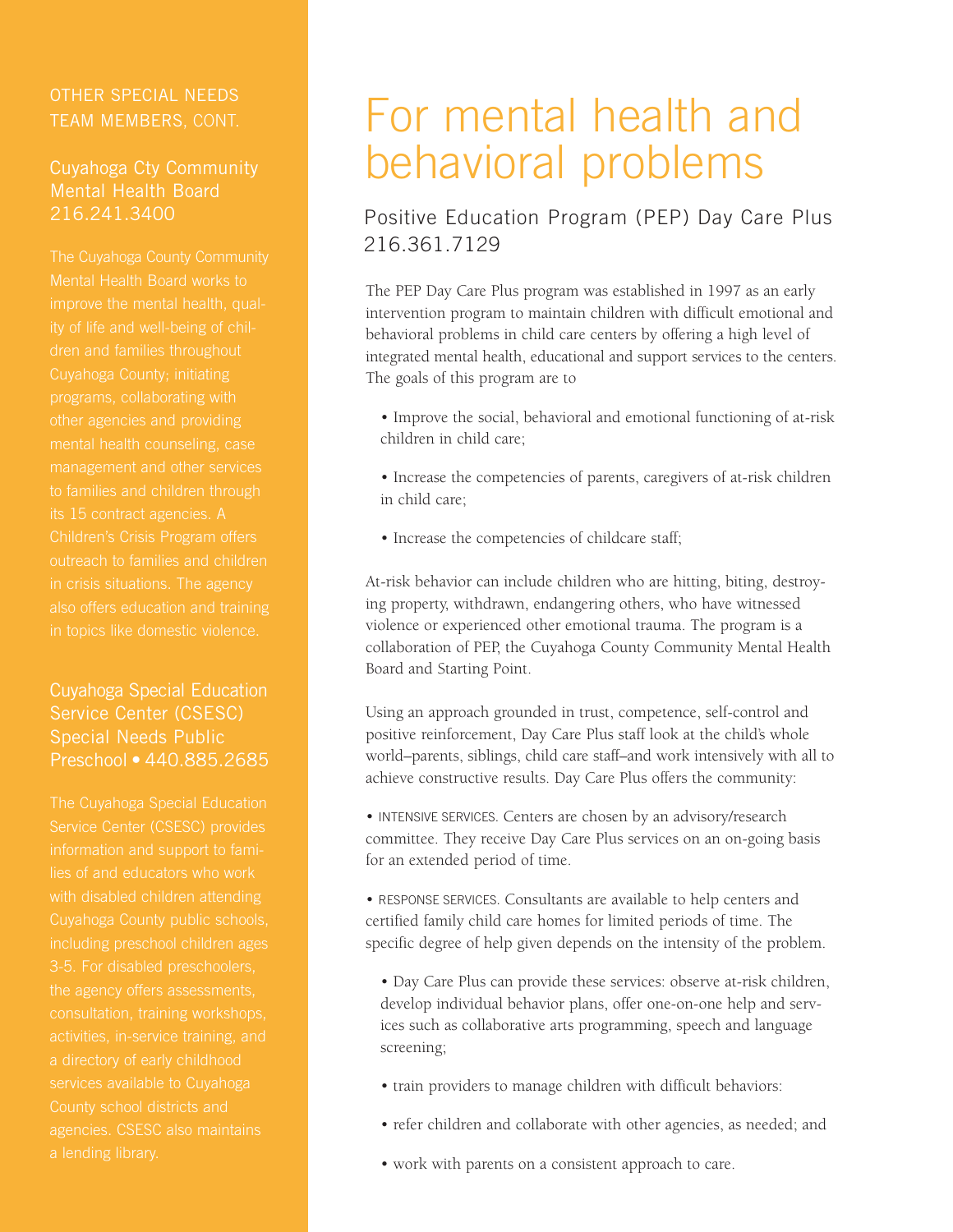#### Beech Brook 216.831.2255 ext. 3518

Beech Brook is nationally recognized as an outstanding provider of children's mental health services. Its mission is to advance the emotional well-being of children and their families by providing effective, innovative mental health services and serving as a strong voice for children and families. Its more than 350 licensed clinicians, professional therapists, teachers and caregivers serve nearly 14,000 children and their families each year.

The agency offers mental health treatment, consultation and training to children, families and providers of services to children throughout Cuyahoga County, with special emphasis on the City of Cleveland.

Through the Cuyahoga County Early Childhood Initiative, Beech Brook staff work with child care professionals who serve preschoolers and schoolage children with social, emotional and developmental disorders. Services include:

- Education and training on childhood development, working with children with mental health needs and autism; and supporting families of these children;
- Technical assistance on developmentally appropriate and specific activities for children with mental health and/or autism concerns;
- In-service training sessions for child care professionals three times a year;
- Collaboration with other agencies on maintaining quality assurance standards.

Beech Brook also offers numerous parent education programs and assists Starting Point with data collection and information-gathering.

Through this program Beech Brook hopes to help child care professionals better meet the needs of children with mental health and autism problems as well as to increase their understanding of the issues facing these children and their families.

#### Applewood Centers, Inc. 216.741.2241

Applewood helps preschool and school age child care providers deal with children with emotional problems and disorders such as ADHD; hitting, biting, pushing or other aggressive behaviors; tantrums; eating disorders; anxiety; and mental illnesses such as bipolar disorder and depression.

Applewood Centers offers these services:

- on-site assistance to preschool and schoolage programs at the YMCA's Southeast, Euclid, West Park and Lakewood branches, and Children's Aid Society's Child Development Center;
- a lending library of books and videotapes on managing children with behavior problems.

SERVICES TO CHILD CARE CENTERS. At the on-site locations, counselors interact with the kids, observe their behavior, get feedback and work with the child care staff on methods of improving behavior; ways to set up "quiet", "calm down" and "safe" areas; and activities to redirect the children's anger. They also provide behavior management training, educational resources and work as a team with other caseworkers to ensure consistent care. Where possible, they meet with the parents so the same approaches are used at the center and at home.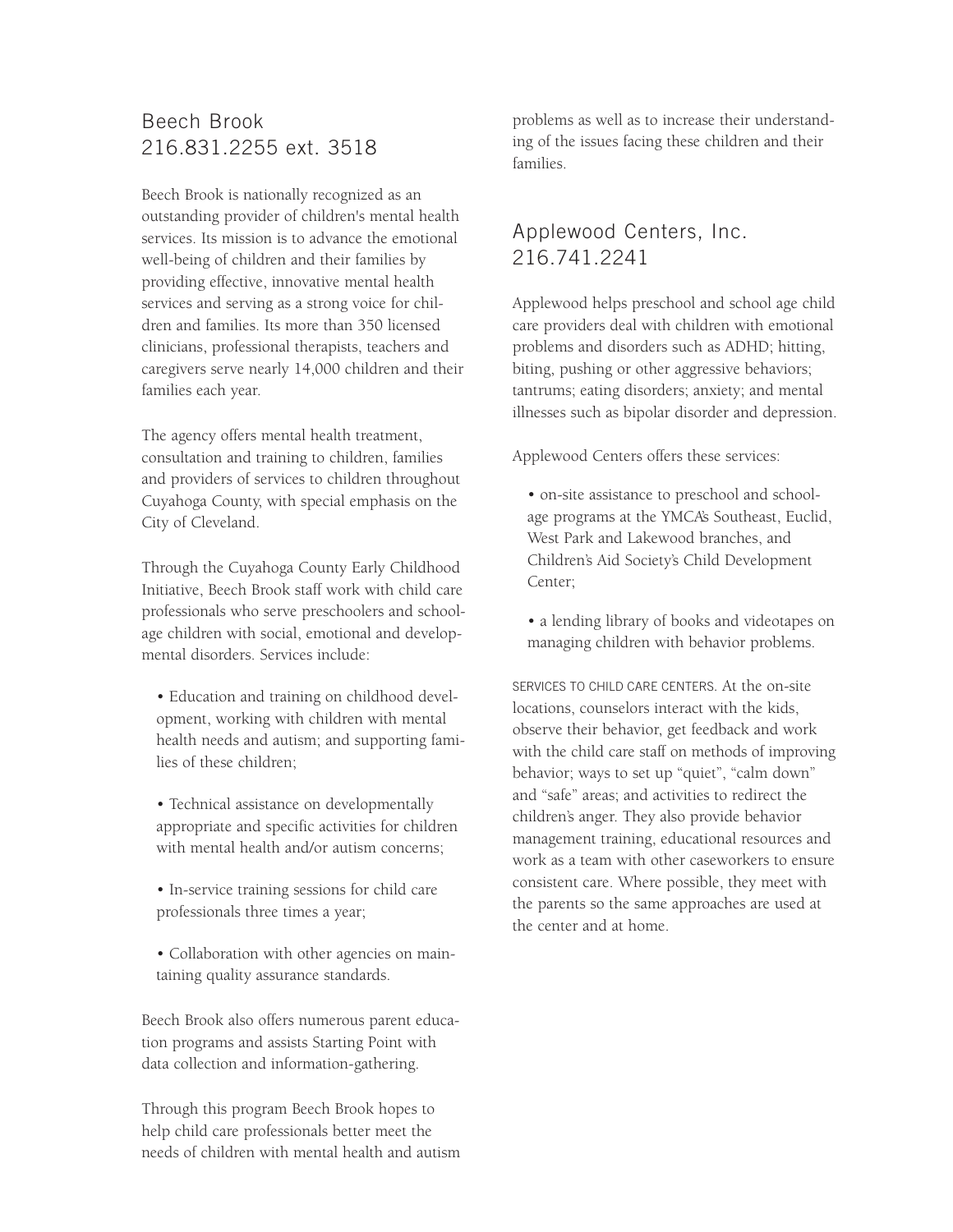# quick reference chart

For special needs information and referrals, call Starting Point. For help in coordinating services for special needs kids, call Help Me Grow of Cuyahoga County at Starting Point. **One phone number, 216.575.0061.** The following services are available for providers serving special needs children.

| <b>DISABILITY</b><br>OR PROBLEM<br>→<br>↓<br><b>SERVICES</b><br>AVAILABLE | <b>Developmental</b><br><b>Disabilities</b>               | <b>Health Conditions</b><br>premature baby,<br>asthma, epilepsy,<br>diabetes.<br>medication, injuries,<br>post surgery, other<br>medical problems | <b>Nutrition and</b><br><b>Feeding Problems</b>                   | Physical, Mental<br><b>Disabilities</b><br>wheelchair-bound,<br>spina bifida, cerebral<br>palsy, blind, deaf,<br>down syndrome,<br>brain injury, autism,<br>other disabilities | <b>Behavior and</b><br><b>Mental Health</b><br><b>Problems</b><br>ADHD, aggressive<br>behavior, eating<br>disorders, anxiety,<br>bipolar disorder,<br>depression,<br>withdrawal, other<br>behavior problems |
|---------------------------------------------------------------------------|-----------------------------------------------------------|---------------------------------------------------------------------------------------------------------------------------------------------------|-------------------------------------------------------------------|--------------------------------------------------------------------------------------------------------------------------------------------------------------------------------|-------------------------------------------------------------------------------------------------------------------------------------------------------------------------------------------------------------|
| Assessment                                                                |                                                           |                                                                                                                                                   |                                                                   |                                                                                                                                                                                |                                                                                                                                                                                                             |
| Plan                                                                      |                                                           |                                                                                                                                                   |                                                                   |                                                                                                                                                                                |                                                                                                                                                                                                             |
| Consultation                                                              |                                                           |                                                                                                                                                   |                                                                   |                                                                                                                                                                                |                                                                                                                                                                                                             |
| Training                                                                  |                                                           |                                                                                                                                                   |                                                                   |                                                                                                                                                                                |                                                                                                                                                                                                             |
| Workshops                                                                 |                                                           |                                                                                                                                                   |                                                                   |                                                                                                                                                                                |                                                                                                                                                                                                             |
| Speakers                                                                  |                                                           |                                                                                                                                                   |                                                                   |                                                                                                                                                                                |                                                                                                                                                                                                             |
| Lending<br>Library                                                        |                                                           |                                                                                                                                                   |                                                                   |                                                                                                                                                                                |                                                                                                                                                                                                             |
| Equipment                                                                 |                                                           |                                                                                                                                                   |                                                                   |                                                                                                                                                                                |                                                                                                                                                                                                             |
| Follow Up                                                                 |                                                           |                                                                                                                                                   |                                                                   |                                                                                                                                                                                |                                                                                                                                                                                                             |
| Other*                                                                    |                                                           |                                                                                                                                                   |                                                                   |                                                                                                                                                                                |                                                                                                                                                                                                             |
| Agency and<br>Phone                                                       | Help Me Grow of<br><b>Cuyahoga County</b><br>216.736.4300 | CC Board of Health,<br><b>Division of Nursing</b><br>216.443.5660                                                                                 | CC Board of Health,<br><b>Division of Nursing</b><br>216.443.5660 | <b>Achievement Centers</b><br>216.795.7100                                                                                                                                     | Applewood Centers <sup>1</sup><br>216.741.2241<br><b>Beech Brook</b><br>216.831.2255<br><b>Positive Education</b><br>Program <sup>3</sup><br>216.361.7129                                                   |

*\* See specific description of agency services for more information*

<sup>1</sup> *Limited to YMCA Preschools* <sup>2</sup> *Limited to specific centers* <sup>3</sup> *17 contract agencies plus response team for others.*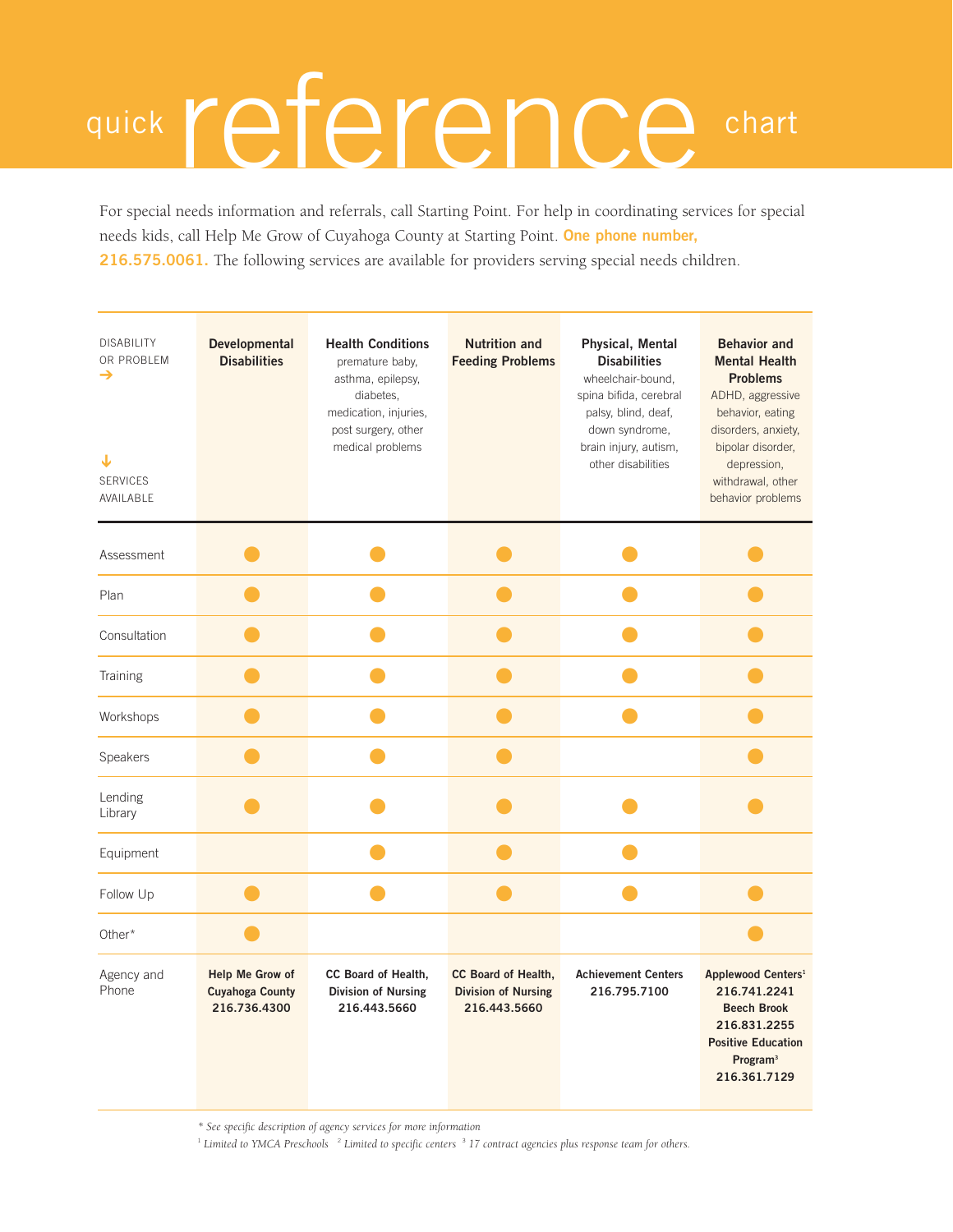